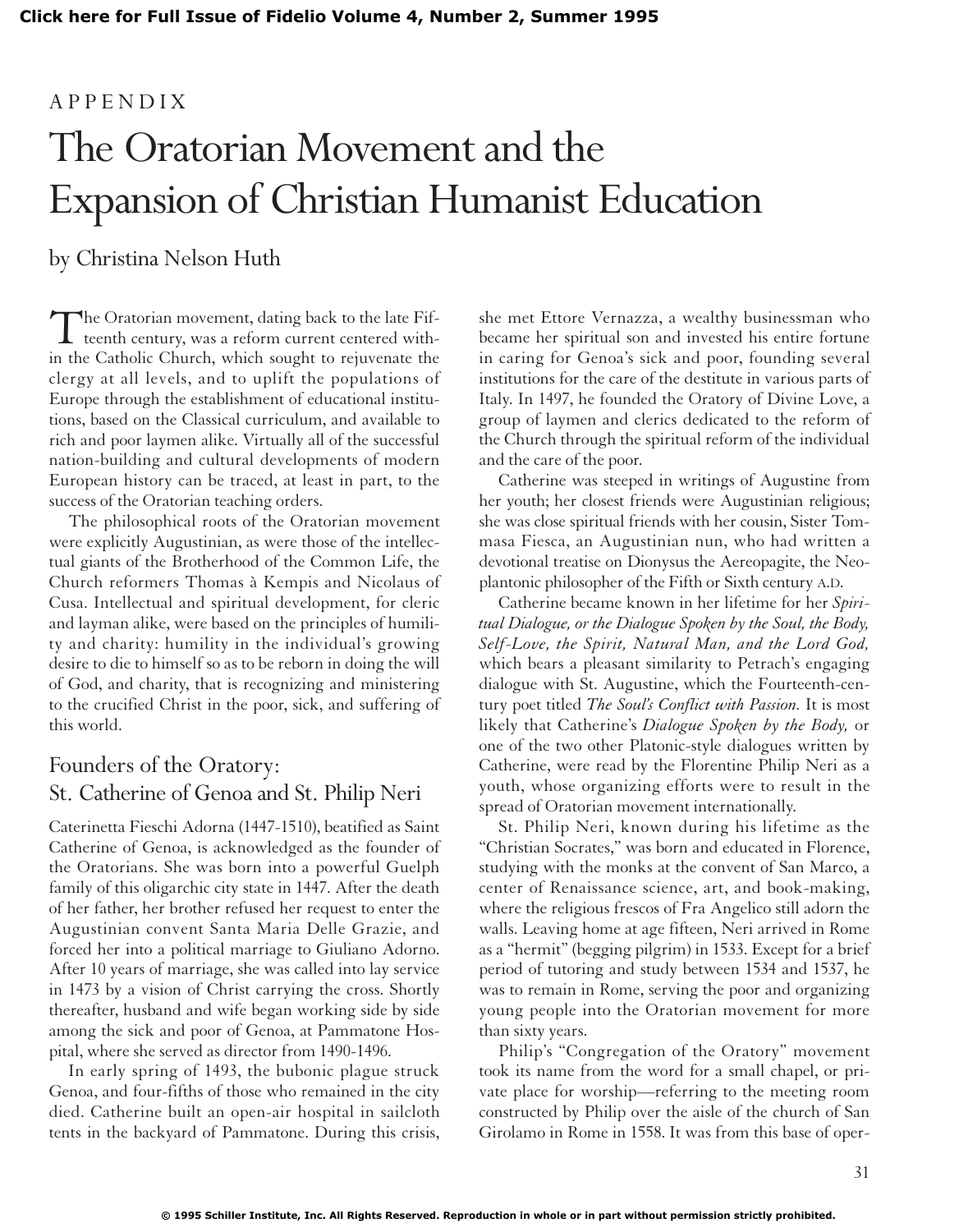ations that Philip undertook an outreach to the young people of Rome, of all social classes.

Philip's attraction for the youth of the city was infectious. Hundreds flocked to the Oratory's meetings, and to his private rooms for spiritual counseling before and after the Oratory's formal activities. In spite of Philip's refusal to send out associates to other areas, by the 1570's Italy was covered with Oratories that imitated the one in Rome: a weekday afternoon Oratory with four sermons and music, and a Sunday afternoon Oratory with a larger crowd, an outing, sermons by children, musical interludes, and visits to the hospitals, churches, and prisons.

Philip's biographers describe the activities of the larger circle around Oratory: "On Sundays and feast days, the sermons at the Oratory lasted until the hour of vespers. These, which were sung in the church of San Girolamo, were attended by the company, after which they went out for a walk. . . . We can see them setting out through the streets, led by the Father, freely gesticulating, and always odd. Each is astonished at the companion he is rubbing shoulders with, velvet doublet and the jerkin of the artisan; some prelate who is intrigued, or has nothing better to do, joins the party. A Cardinal, whose retinue they pass, salutes them courteously.

"Their objective varied a great deal: the Campagna, the Janiculum, the Baths of Diocletian . . . . [S]itting on the grass in the open or sheltered from the heat within some great building . . . they held a kind of 'gala Oratory,' devoted to literary and musical enjoyment. Some of the musicians in the company, professionals from the Papal chapels and the basilicas, performed beautiful motets, and one of the party, decided on beforehand, very often a child whom Philip had coached, recited a sermon full of literary niceties and flowery phrases. It sometimes happened that on the way they went into a hospital to cheer the sick."

Afternoon meetings, held every weekday, included prayer, discourses, and music. Principal texts were Colombini and St. Catherine's favorite, Jacopone da Todi, who, similar to Dante, used poetry to make crude dialects into literate languages. At night, the inner circle returned to the Oratory for prayers, and also visits to the hospitals, where they cleaned, made beds, and comforted the sick. Philip's young men did all the particularly dangerous and repulsive hospital work for which it was very difficult to hire workers.

## Music at the Oratory

Music flourished at the Oratory: the composer Giovanni Pierluigi da Palestrina was a regular visitor. Giovanni Animuccia joined the Oratory in 1556, the same year he succeeded Palestrina as choirmaster of St. Peter's Cathedral. He brought many colleagues with him, writes Ponelle, "from that time onwards, every day at the Oratory, without a single exception, there were to be found a number of singers to bring the meetings to an end with some polyphonic motet." Animuccia directed and composed.

Philip Anerio, another talented musician associated with the Vatican, also wrote, directed, and sang in Oratory meetings. Anerio was a close associate of Palestrina in the Confraternity of Music (Confraternita dei Musici), which later became the Academy of St. Cecilia. Both composers wrote spiritual madrigals for these academies.

Palestrina was embroiled in one of history's most important debates about music, which took place at the Council of Trent in 1563. Palestrina fought for the use of polyphonic music in the Church, by composing his Missa Papae Marcelli, to demonstrate to the assembled churchmen that the use of musical polyphony did not render biblical or religious texts incomphrehensible, but actually could add to their clarity. The performance of this mass at the council convinced the Pope to open his mind to the use of polyphony.

Less well-known is the fact that Palestrina's organizing around music was part of a larger conspiracy, steered by Neri's associate, the Oratorian leader Charles Borromeo, to institutionalize the use of musical counterpoint in the Church. Borromeo, a Franciscan, was Secretary of State for the Vatican during the XXIInd session of the Council of Trent; he was also in charge of the council's music commission. He based his organizing efforts on the work of the most important musical theorist of the period, Gioseffo Zarlino, also a Franciscan. In a 1558 treatise titled Institutioni Armoniche, Zarlino presented mathematical, historical, and theological proofs that counterpoint and the well-tempered musical system conform to natural law and the geometry of the universe, and refuted Aristotle's Pythagorian derivation of the musical scale.

Zarlino provided Borromeo with the theoretical evidence and Palestrina provided the empirical proof. In January 1565, Cardinal Borromeo and Vitellozzo Vitelli conducted a crucial experiment for Pope Pius IV—the performance of three masses by Palestrina by an eightvoice chorus. The result was so positive that Pius IV abandoned plans to organize against the use of countrapuntal music in the liturgy.

Philip's organizing had a marked effect on the internal life of the Catholic Church. The Oratory had so many requests for seminarians from the religious orders that they could not keep up. Soon, Philip's friends and